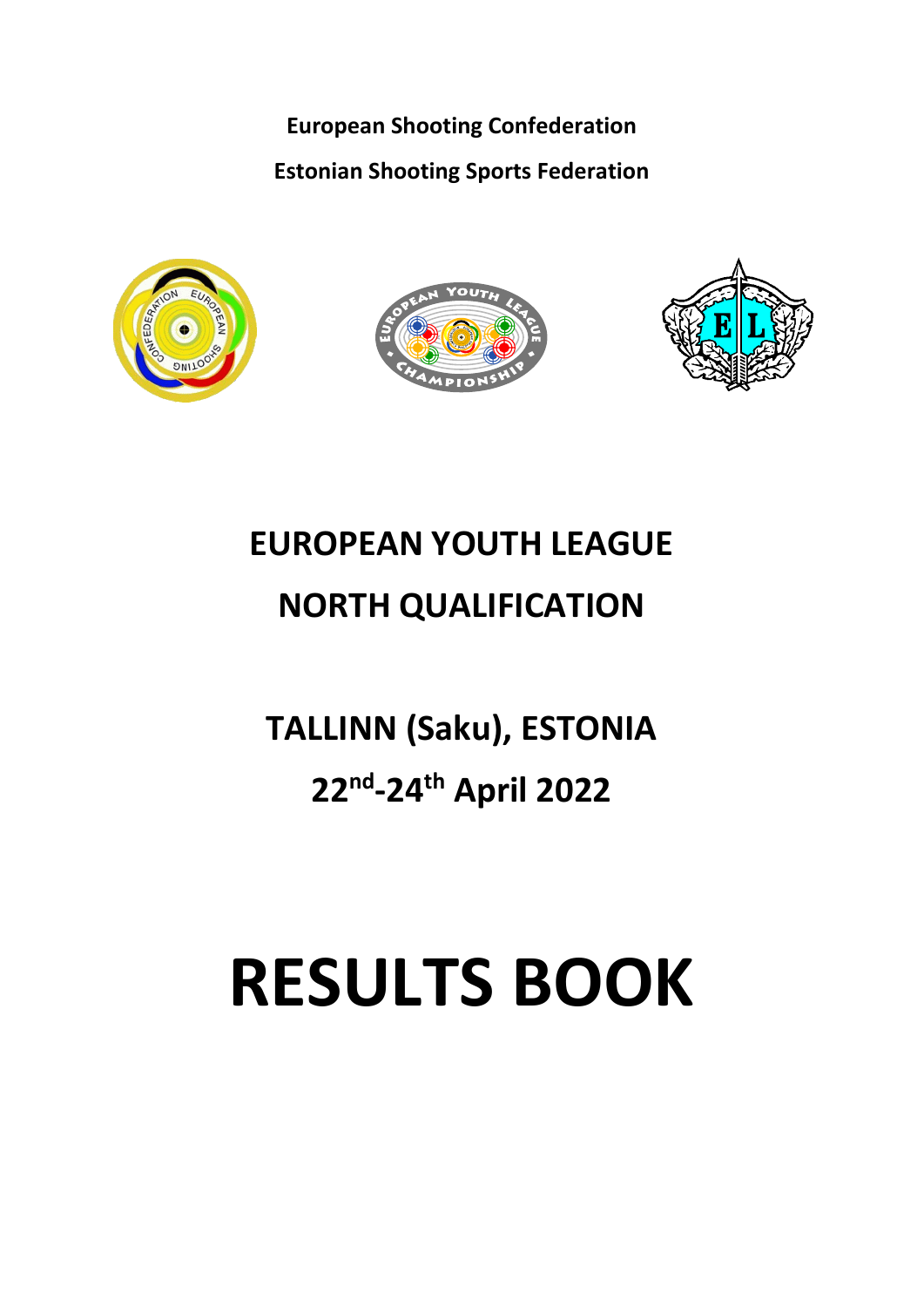## **Competition Officials**

#### **Competition Manager** Meelis Loit EST

### **North Region Manager**

Christina Åhlstedt SWE

#### **Chief Range Officer**

Kaupo Kiis EST

#### **Range Officers**

Kaur Laurimaa EST Hillar Põldmaa EST Berit Cavegn EST Peeter Olesk EST

#### **Pistol/Rifle Jury**

Christina Åhlstedt SWE Marko Leppä FIN Kristiina Kivari EST

#### **RTS Jury**

Oliver Kuks EST Kristers Kolužs LAT Merje Meerits EST

### **Announcer**

Kaupo Kiis EST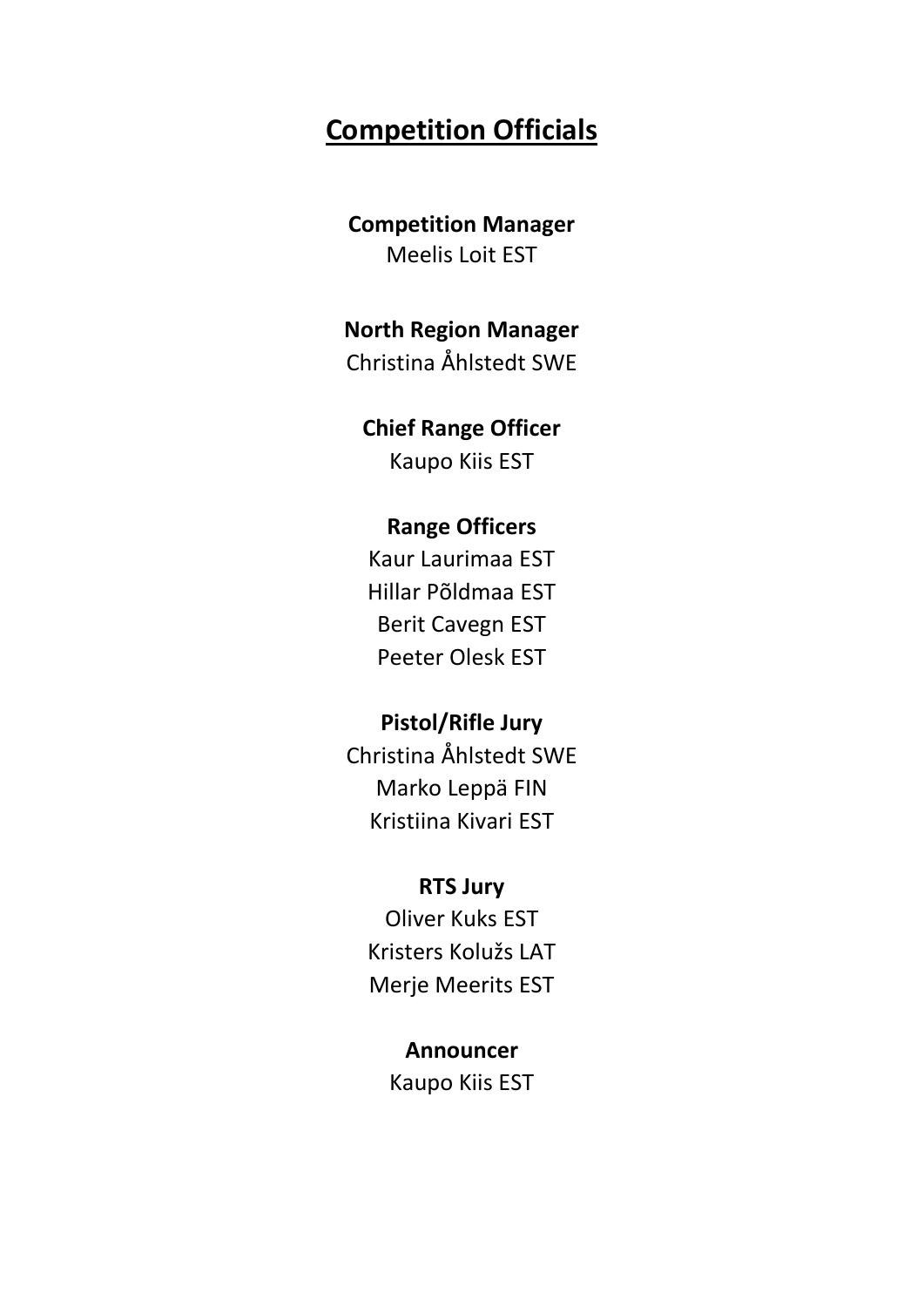### **Time schedule**

#### **Saturday, 23rd of April**

| 09:00  | Match 1 |         |
|--------|---------|---------|
|        | Τ1      | T3      |
| Rifle  | Norway  | Finland |
| Pistol | Poland  | Norway  |
|        | T2      | Τ4      |
| Rifle  | Denmark | Estonia |
| Pistol | Latvia  | Sweden  |
| 11:00  | Match 2 |         |
|        | Τ1      | T5      |
| Rifle  | Norway  | Sweden  |
| Pistol | Poland  | Estonia |
|        | Т2      | T3      |
| Rifle  | Denmark | Finland |
| Pistol | Latvia  | Norway  |

| 14:00  | Match 3 |         |
|--------|---------|---------|
|        | T4      | Т5      |
| Rifle  | Estonia | Sweden  |
| Pistol | Sweden  | Estonia |
|        |         |         |

#### **Sunday, 24th of April** 09:00 Match 4 **T1** - **T2**<br>Norway - De Rifle Norway - Denmark<br>Pistol Poland - Latvia Pistol Poland - Latvia **T3** - **T4** Rifle Finland - Estonia Pistol Norway - Sweden 10:30 Match 5 **T2** - **T5** Rifle Denmark - Sweden Pistol Latvia - Estonia 12:00 Match 6 **T1** - **T4**

| Rifle  | Norway  | Estonia |
|--------|---------|---------|
| Pistol | Poland  | Sweden  |
|        | T3      | Т5      |
| Rifle  | Finland | Sweden  |
| Pistol | Norway  | Estonia |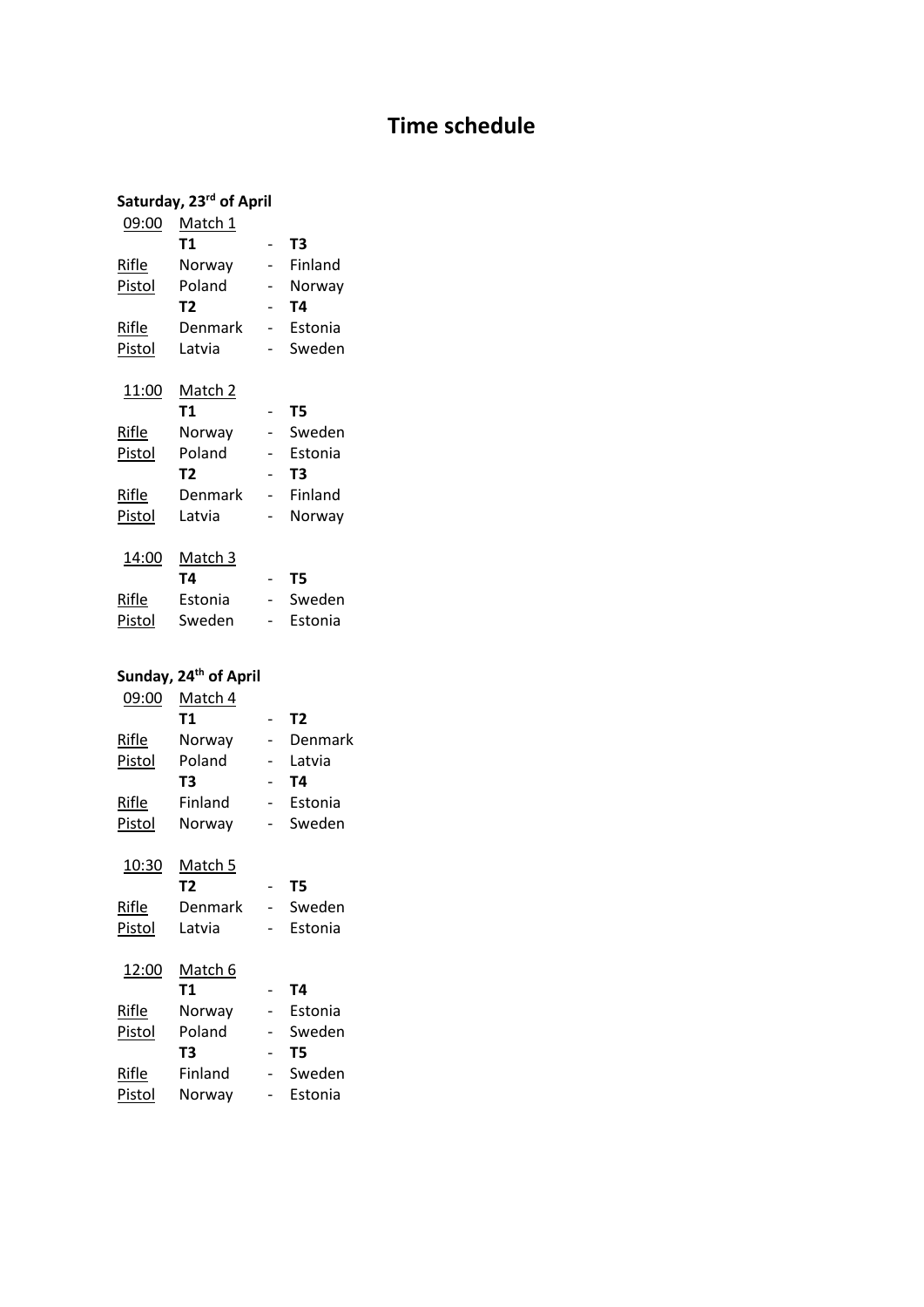## **Total Results**

| <b>Rifle</b>   |                         |                |            |                |                          |        |        |              |        |        |                         |
|----------------|-------------------------|----------------|------------|----------------|--------------------------|--------|--------|--------------|--------|--------|-------------------------|
|                |                         |                | Match wins |                |                          |        |        | Match points |        | Match  |                         |
| Team           |                         |                |            |                | Match                    |        |        |              |        | points | Ranking                 |
|                | $\ast$                  | $\ast$         | $\ast$     | $\ast$         | wins total               | $\ast$ | $\ast$ | $\ast$       | $\ast$ | total  |                         |
| Norway         | 1                       | 1              | 1          | 1              | 4                        | 22     | 24     | 30           | 22     | 98     |                         |
| <b>Estonia</b> | $\overline{\mathbf{1}}$ | $\overline{0}$ | 1          | $\overline{0}$ | $\overline{2}$           | 17     | 14     | 19           | 10     | 60     | $\overline{\mathbf{2}}$ |
| Sweden         | 0                       | 1              |            | 0              | $\overline{\phantom{a}}$ | 8      | 18     | 20           | 12     | 58     | 3                       |
| Finland        | 0                       | 0              | 0          | 1              |                          | 10     | 13     | 13           | 20     | 56     | 4                       |
| Denmark        | 0                       | 1              | 0          | 0              |                          | 15     | 19     | 2            | 12     | 48     |                         |

#### **Pistol**

|         |                |                | Match wins     |                |            |        |                 | Match points |        | Match  |         |
|---------|----------------|----------------|----------------|----------------|------------|--------|-----------------|--------------|--------|--------|---------|
| Team    |                |                |                |                | Match      |        |                 |              |        | points | Ranking |
|         | $\ast$         | $\ast$         | $\ast$         | $\ast$         | wins total | $\ast$ | $\ast$          | $\ast$       | $\ast$ | total  |         |
| Poland  | 1              | 1              |                |                | 4          | 17     | 20              | 22           | 24     | 83     |         |
| Latvia  | 1              | 1              | 0              |                | 3          | 17     | 25              | 10           | 25     | 77     | 2       |
| Sweden  | 0              | 1              |                | 0              |            | 15     | 22              | 18           | 8      | 63     | 3       |
| Estonia | $\overline{0}$ | $\overline{0}$ | $\overline{0}$ | $\overline{1}$ | 1          | 12     | 10 <sup>°</sup> | 7            | 25     | 54     | 4       |
| Norway  | 0              | ი              |                | 0              |            | 15     |                 | 14           | 7      | 43     | 5       |

#### **Rifle**

|                |                |       |    | Score |               |
|----------------|----------------|-------|----|-------|---------------|
| $\overline{a}$ | Finland        |       | 22 |       | 10            |
|                | <b>Estonia</b> |       | 15 |       | 17            |
|                | Sweden         |       | 24 |       | 8             |
|                | Finland        |       | 19 |       | 13            |
|                | Sweden         |       | 14 |       | 18            |
|                | Denmark        |       | 30 |       | $\mathcal{P}$ |
|                | <b>Estonia</b> |       | 13 |       | 19            |
|                | Sweden         |       | 12 |       | 20            |
|                | Estonia        |       | 22 |       | 10            |
|                | Sweden         |       | 20 |       | 12            |
|                |                | Teams |    |       |               |

#### **Pistol**

|        | <b>Teams</b>             |                |    | Score |    |
|--------|--------------------------|----------------|----|-------|----|
| Poland | $\overline{\phantom{0}}$ | Norway         | 17 | -     | 15 |
| Latvia |                          | Sweden         | 17 | -     | 15 |
| Poland |                          | Estonia        | 20 |       | 12 |
| Latvia | $\overline{\phantom{a}}$ | Norway         | 25 |       | 7  |
| Sweden |                          | Estonia        | 22 |       | 10 |
| Poland |                          | Latvia         | 22 |       | 10 |
| Norway |                          | Sweden         | 14 |       | 18 |
| Latvia |                          | Estonia        | 25 |       |    |
| Poland |                          | Sweden         | 24 |       | 8  |
| Norway |                          | <b>Estonia</b> | 7  |       | 25 |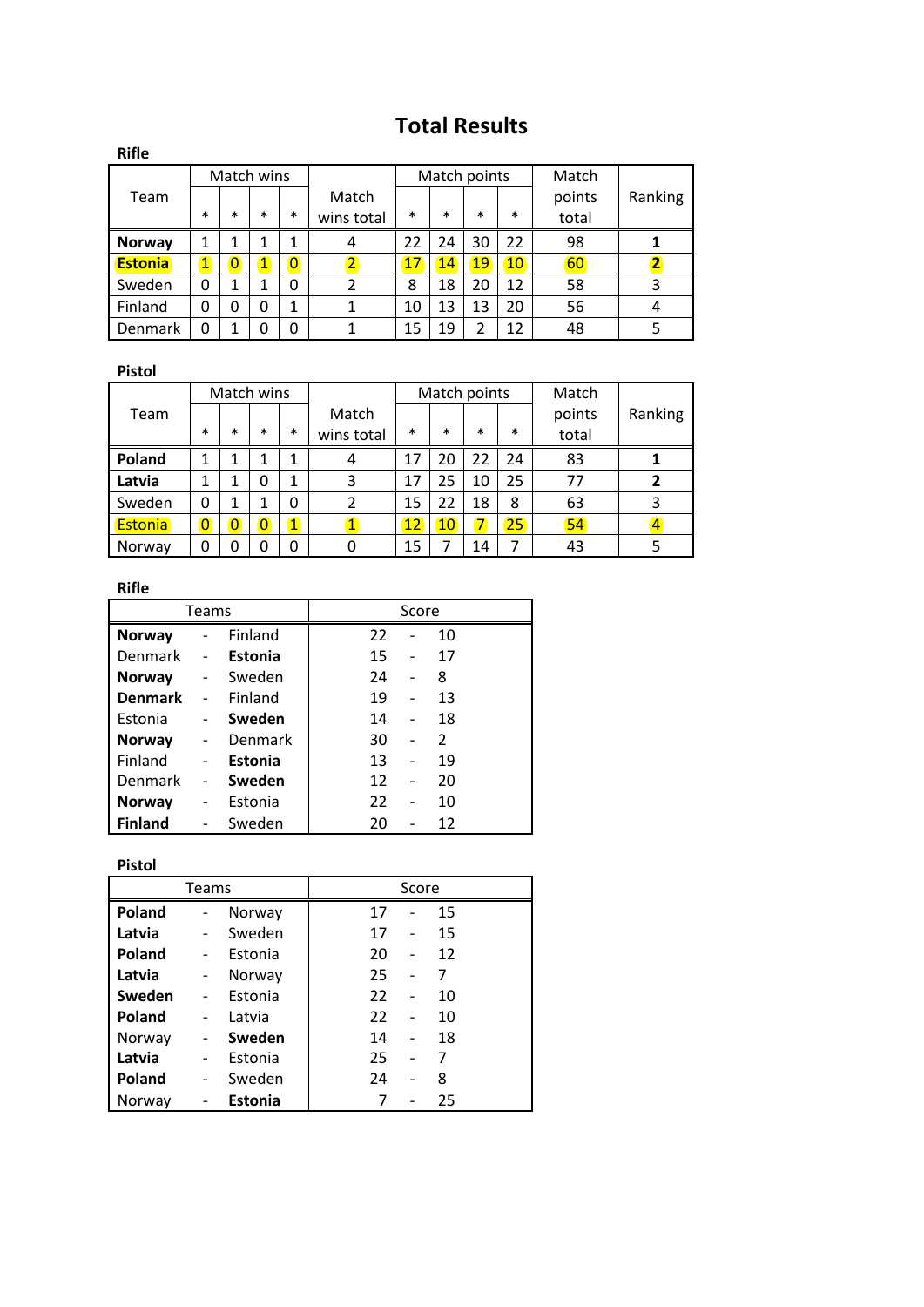|               |                |                       |                         |                         |                         |                         |    |                         | Match 1 - 23rd of April, 09:20 |     |                      |                      |                         |                      |                          |                |  |
|---------------|----------------|-----------------------|-------------------------|-------------------------|-------------------------|-------------------------|----|-------------------------|--------------------------------|-----|----------------------|----------------------|-------------------------|----------------------|--------------------------|----------------|--|
|               |                |                       |                         |                         |                         |                         |    |                         |                                |     |                      |                      |                         |                      |                          |                |  |
|               | <b>FP</b>      | Name                  | S <sub>1</sub>          | S <sub>2</sub>          | S3                      | S <sub>4</sub>          | SO | Point                   | Point                          | SO. | S <sub>4</sub>       | S3                   | S2                      | S1                   | Name                     | <b>FP</b>      |  |
| <b>Pistol</b> | $\overline{2}$ | Barbara MACUR         | 88<br>$\mathbf{0}$      | 93<br>$\overline{2}$    | 91<br>0                 | 89<br>0                 |    | 361<br>$\overline{2}$   | 363<br>$6\phantom{1}$          |     | 94<br>$\overline{2}$ | 93<br>$\overline{2}$ | 86<br>0                 | 90<br>$\overline{2}$ | Tiril Fredrikke SCHÜLLER | 3              |  |
|               | 4              | Wiktor KOPIWODA       | 92                      | 94                      | 93                      | 92                      |    | 371                     | 371                            |     | 92                   | 92                   | 97                      | 90                   | Ane Bjoerkaas            | 5              |  |
|               |                |                       | $\overline{2}$<br>93    | 0                       | $\overline{2}$<br>94    | $\mathbf{1}$<br>94      |    | 5<br>372                | 3<br>373                       |     | 1<br>93              | 0<br>96              | $\overline{2}$<br>93    | 0<br>91              | <b>TORGERSEN</b>         |                |  |
|               | 6              | Maciej ZYGMUNTOWSKI   | $\overline{2}$          | 91<br>0                 | 0                       | $\overline{c}$          |    | 4                       | 4                              |     | 0                    | $\overline{2}$       | $\overline{2}$          | $\overline{0}$       | Sondre Risan HALTVIK     | $\overline{7}$ |  |
|               | 8              | Izabela DOWEJKO       | 96                      | 93                      | 90                      | 90                      |    | 369                     | 360                            |     | 86                   | 94                   | 92                      | 88                   | Kristoffer Helgoey       | 9              |  |
|               |                |                       | $\overline{2}$          | $\overline{2}$          | $\mathbf 0$             | $\overline{2}$          |    | $6\phantom{a}$          | $\overline{2}$                 |     | 0                    | $\overline{2}$       | $\mathbf 0$             | 0                    | <b>HENRIKSEN</b>         |                |  |
|               |                | <b>POLAND</b>         |                         |                         |                         |                         |    | 17                      | 15                             |     |                      |                      |                         |                      | <b>NORWAY</b>            |                |  |
|               | <b>FP</b>      | Name                  | S <sub>1</sub>          | S <sub>2</sub>          | S3                      | S <sub>4</sub>          | SO | Point                   | Point                          | SO  | S4                   | S <sub>3</sub>       | S <sub>2</sub>          | S1                   | Name                     | FP             |  |
|               | 10             | Eliza RASINA          | 92                      | 93                      | 95                      | 91                      |    | 371                     | 366                            |     | 94                   | 92                   | 90                      | 90                   | <b>Martin ANDERSEN</b>   | 11             |  |
|               |                |                       | $\overline{2}$          | $\overline{2}$          | $\overline{2}$          | 0                       |    | $6\phantom{1}$          | $\overline{2}$                 |     | $\overline{2}$       | 0                    | 0                       | 0                    |                          |                |  |
|               | 12             | Daniels VILCINS       | 97<br>$\overline{2}$    | 95<br>$\overline{2}$    | 97<br>$\overline{2}$    | 95<br>$\overline{2}$    |    | 384<br>8                | 352<br>$\mathbf{0}$            |     | 88<br>0              | 84<br>0              | 90<br>$\mathbf 0$       | 90<br>0              | Emil THOMSSON            | 13             |  |
|               |                |                       | 86                      | 84                      | 91                      | 90                      |    | 351                     | 364                            |     | 91                   | 94                   | 91                      | 88                   |                          |                |  |
|               | 14             | Deniss TRIKOLICS      | 0                       | 0                       | 0                       | 0                       |    | $\mathbf{0}$            | 8                              |     | $\overline{2}$       | 2                    | $\overline{2}$          | 2                    | Izabella FREJD           | 15             |  |
|               |                |                       | 88                      | 90                      | 82                      | 88                      |    | 348                     | 359                            |     | 87                   | 92                   | 90                      | 90                   |                          |                |  |
|               | 16             | Sanija DIDZE          | 0                       | $\mathbf{1}$            | $\Omega$                | $\overline{2}$          |    | $\overline{3}$          | 5                              |     | 0                    | $\overline{2}$       | $\mathbf{1}$            | $\mathfrak{p}$       | Amanda PERSSON           | 17             |  |
|               |                | <b>LATVIA</b>         |                         |                         |                         |                         |    | 17                      | 15                             |     |                      |                      |                         |                      | <b>SWEDEN</b>            |                |  |
|               | FP             | Name                  | S <sub>1</sub>          | S <sub>2</sub>          | S <sub>3</sub>          | S <sub>4</sub>          | SO | Point                   | Point                          | SO  | S <sub>4</sub>       | S3                   | S <sub>2</sub>          | S <sub>1</sub>       | Name                     | FP             |  |
| Rifie         | 20             | Synnoeve BERG         | 102,5                   | 103,6                   | 104,7                   | 105,3                   |    | 416,1                   | 413,7                          |     | 103, 1               | 102,9                | 102,9                   | 104,8                | Alexandra ROSENLEW       | 21             |  |
|               |                |                       | $\mathbf{0}$            | $\overline{2}$          | $\overline{2}$          | $\overline{2}$          |    | $6\phantom{1}$          | $\mathbf{2}$                   |     | 0                    | 0                    | 0                       | 2                    |                          |                |  |
|               | 22             | Jens Olsrud OESTLI    | 103,3                   | 103,9                   | 103,7                   | 104,9                   |    | 415,8                   | 407,7                          |     | 103,6                | 101, 1               | 102,8                   | 100,2                | Sonja MYLLYS             | 23             |  |
|               |                |                       | $\mathfrak{p}$<br>101,2 | $\overline{2}$<br>102,9 | $\overline{2}$<br>103,4 | $\overline{2}$<br>103,8 |    | 8<br>411,3              | $\mathbf{0}$<br>404,9          |     | 0<br>102,1           | 0<br>101,1           | 0<br>100,0              | 0<br>101,7           |                          |                |  |
|               | 24             | Thiril Tran BRENDRYEN | $\Omega$                | $\overline{2}$          | $\overline{2}$          | $\overline{2}$          |    | 6                       | $\overline{2}$                 |     | 0                    | $\overline{0}$       | $\Omega$                | $\overline{2}$       | Santeri KENOLA           | 25             |  |
|               |                |                       | 101,6                   | 98,9                    | 102,5                   | 100,8                   |    | 403,8                   | 407,0                          |     | 100,7                | 103,4                | 100,3                   | 102,6                |                          |                |  |
|               | 26             | Vebjoern GRIMSRUD     | 0                       | 0                       | 0                       | $\overline{2}$          |    | $\overline{2}$          | 6                              |     | 0                    | 2                    | $\overline{2}$          | 2                    | Niko ANTILA              | 27             |  |
| H             |                | <b>NORWAY</b>         |                         |                         |                         |                         |    | 22                      | 10                             |     |                      |                      |                         |                      | <b>FINLAND</b>           |                |  |
|               | FP             | Name                  | S <sub>1</sub>          | S <sub>2</sub>          | S <sub>3</sub>          | S4                      | SO | Point                   | Point                          | SO  | S4                   | S3                   | S <sub>2</sub>          | S <sub>1</sub>       | Name                     | FP             |  |
|               | 28             | Siv HEGELUND          | 102,4                   | 102,5                   | 105,7                   | 103,7                   |    | 414.3                   | 411,7                          |     | 104,2                | 103,2                | 101,7                   | 102,6                | Anastassia OLEWICZ       | 29             |  |
|               |                |                       | 0                       | $\overline{2}$          | $\overline{2}$          | 0                       |    | 4                       | 4                              |     | 2                    | 0                    | $\mathbf{0}$            | $\overline{2}$       |                          |                |  |
|               | 30             | Emma FALCK            | 103,5                   | 102,0                   | 102,4                   | 102,7                   |    | 410,6                   | 410,2                          |     | 102,7                | 104,1                | 103,3                   | 100,1                | Susanna SULE             | 31             |  |
|               |                |                       | $\overline{2}$<br>100.6 | 0<br>101,7              | 0<br>103,0              | 1<br>101,4              |    | $\overline{3}$<br>406.7 | $5\phantom{.0}$<br>401,5       |     | 1<br>102.0           | 2<br>100,0           | $\overline{2}$<br>100,3 | 0<br>99,2            |                          |                |  |
|               | 32             | Elmer WAGNER          | $\overline{2}$          | $\overline{2}$          | $\overline{2}$          | 0                       |    | $6\phantom{1}$          | $\mathbf{2}$                   |     | 2                    | 0                    | $\mathbf{0}$            | 0                    | Artjom PLOTNIKOV         | 33             |  |
|               |                |                       | 99,2                    | 98,3                    | 101,2                   | 100,1                   |    | 398,8                   | 403,0                          |     | 102,0                | 98,4                 | 101,8                   | 100,8                |                          |                |  |
|               | 34             | Matias LIGAARD        | $\mathbf{0}$            | $\pmb{0}$               | $\overline{2}$          | 0                       |    | $\overline{2}$          | $6\phantom{1}$                 |     | $\overline{2}$       | 0                    | $\overline{2}$          | $\overline{2}$       | Kirill RUMJANTSEV        | 35             |  |
|               |                | <b>DENMARK</b>        |                         |                         |                         |                         |    | 15                      | 17                             |     |                      |                      |                         |                      | <b>ESTONIA</b>           |                |  |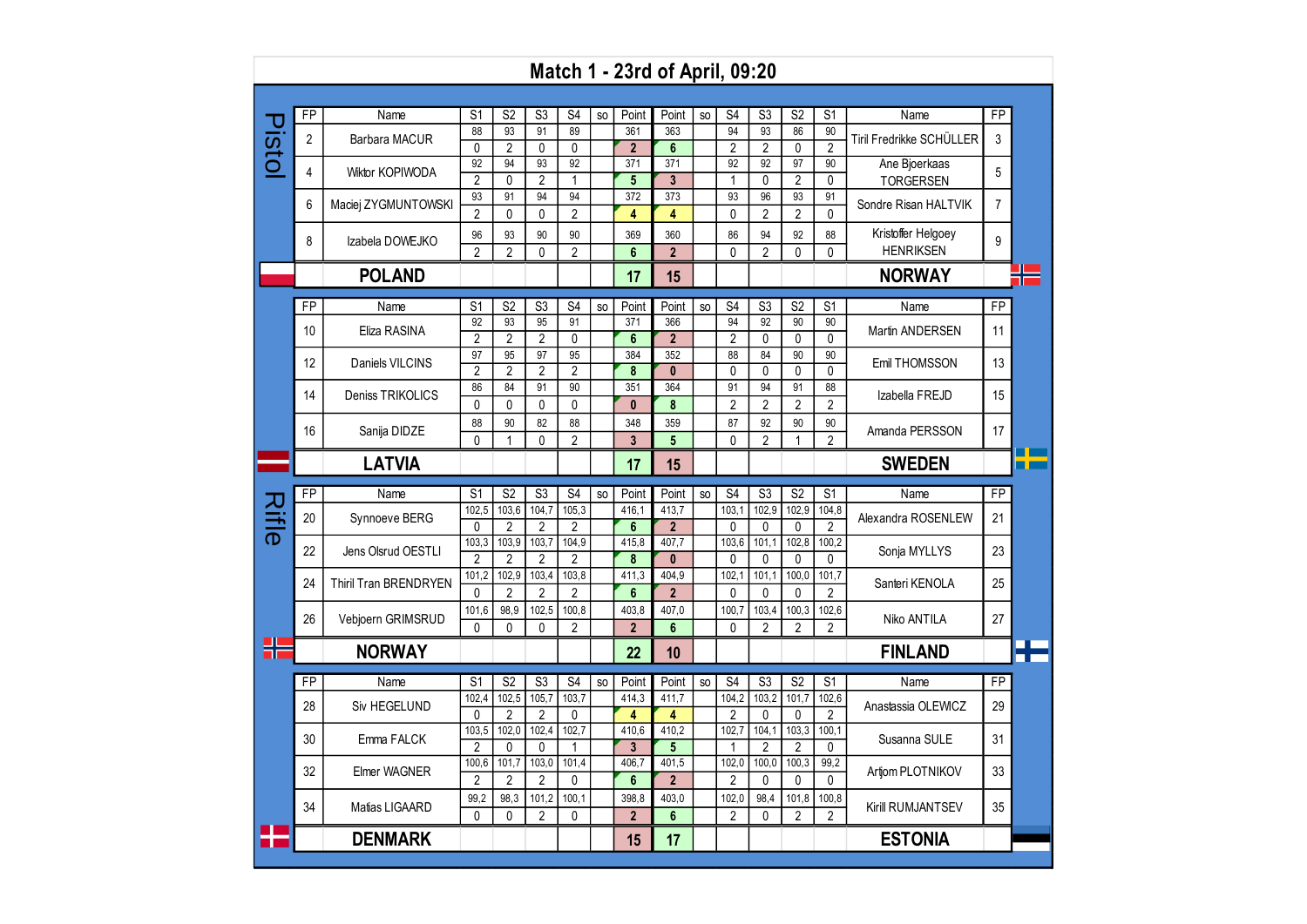|              |    |                       |                         |                         |                         |                                  |     |                         | Match 2 - 23rd of April, 11:00 |                |                         |                         |                         |                                   |                                        |                 |     |
|--------------|----|-----------------------|-------------------------|-------------------------|-------------------------|----------------------------------|-----|-------------------------|--------------------------------|----------------|-------------------------|-------------------------|-------------------------|-----------------------------------|----------------------------------------|-----------------|-----|
|              |    |                       |                         |                         |                         |                                  |     |                         |                                |                |                         |                         |                         |                                   |                                        |                 |     |
|              | FP | Name                  | S <sub>1</sub>          | S <sub>2</sub>          | S3                      | S4                               | SO. | Point                   | Point                          | SO             | S4                      | S <sub>3</sub>          | S <sub>2</sub>          | S <sub>1</sub>                    | Name                                   | FP              |     |
| <b>IStol</b> | 2  | Barbara MACUR         | 96<br>$\overline{2}$    | 91<br>0                 | 94<br>$\overline{2}$    | 94<br>$\overline{2}$             |     | 375<br>$6\phantom{1}$   | 358<br>$\overline{2}$          |                | 90<br>0                 | 83<br>0                 | 95<br>$\overline{2}$    | 90<br>0                           | Sirli LIKK                             | 3               |     |
|              | 4  | Stanislaw KOZLOWSKI   | 91<br>0                 | 95<br>$\overline{2}$    | 94<br>1                 | 92<br>0                          |     | 372<br>$\overline{3}$   | 370<br>5                       |                | 93<br>2                 | 94<br>$\mathbf{1}$      | 87<br>0                 | 96<br>$\overline{c}$              | Jaanus LAIDUS                          | 5               |     |
|              | 6  | Maciej ZYGMUNTOWSKI   | 89<br>$\overline{2}$    | 89<br>1                 | 93<br>$\overline{2}$    | 90<br>$\overline{2}$             |     | 361<br>$\overline{7}$   | 343<br>$\mathbf{1}$            |                | 85<br>0                 | 84<br>0                 | 89<br>$\mathbf{1}$      | 85<br>$\mathbf{0}$                | Elerin ROSS                            | $\overline{7}$  |     |
|              | 8  | Izabela DOWEJKO       | 92                      | 88                      | 94                      | 94                               |     | 368                     | 364                            |                | 95                      | 90                      | 91                      | 88                                | Karlis LÕPS                            | 9               |     |
|              |    | <b>POLAND</b>         | $\overline{2}$          | 0                       | $\overline{2}$          | 0                                |     | 4<br>20                 | 4<br>12                        |                | $\overline{2}$          | $\mathbf{0}$            | $\overline{2}$          | 0                                 | <b>ESTONIA</b>                         |                 |     |
|              |    |                       |                         |                         |                         |                                  |     |                         |                                |                |                         |                         |                         |                                   |                                        |                 |     |
|              | FP | Name                  | S <sub>1</sub>          | S <sub>2</sub>          | S <sub>3</sub>          | S <sub>4</sub>                   | SO  | Point                   | Point                          | <b>SO</b>      | S <sub>4</sub>          | S <sub>3</sub>          | S <sub>2</sub>          | S <sub>1</sub>                    | Name                                   | FP              |     |
|              | 10 | Eliza RASINA          | 90<br>$\overline{2}$    | 90<br>$\mathbf{0}$      | 91<br>$\overline{2}$    | 93<br>2                          |     | 364<br>$6\phantom{1}6$  | 359<br>$\overline{2}$          |                | 89<br>0                 | 90<br>0                 | 91<br>$\overline{2}$    | 89<br>$\mathbf{0}$                | Tiril Fredrikke SCHÜLLER               | 11              |     |
|              | 12 | Daniels VILCINS       | 95<br>$\overline{2}$    | 97<br>$\overline{2}$    | 94<br>0                 | 97<br>$\overline{2}$             |     | 383<br>$6\phantom{1}6$  | 365<br>$\overline{2}$          |                | 92<br>0                 | 97<br>$\overline{c}$    | 90<br>$\mathbf 0$       | 86<br>0                           | Ane Bjoerkaas<br><b>TORGERSEN</b>      | 13              |     |
|              | 14 | Deniss TRIKOLICS      | 92<br>$\overline{2}$    | 85<br>$\mathbf{0}$      | 96<br>$\overline{2}$    | 87<br>$\mathbf{1}$               |     | 360<br>$5\phantom{.0}$  | 362<br>$\mathbf{3}$            |                | 87<br>$\mathbf{1}$      | 94<br>$\mathbf{0}$      | 91<br>$\overline{2}$    | 90<br>$\mathbf{0}$                | Sondre Risan HALTVIK                   | 15              |     |
|              | 16 | Sanija DIDZE          | 91<br>$\overline{2}$    | 90<br>$\overline{2}$    | 89<br>$\overline{2}$    | 89<br>2                          |     | 359<br>8                | 341<br>$\mathbf{0}$            |                | 87<br>0                 | 87<br>0                 | 88<br>$\mathbf{0}$      | 79<br>0                           | Kristoffer Helgoey<br><b>HENRIKSEN</b> | 17              |     |
|              |    | <b>LATVIA</b>         |                         |                         |                         |                                  |     | 25                      | 7                              |                |                         |                         |                         |                                   | <b>NORWAY</b>                          |                 |     |
|              |    |                       |                         |                         |                         |                                  |     |                         |                                |                |                         |                         |                         |                                   |                                        |                 |     |
|              | FP | Name                  | S <sub>1</sub><br>105,3 | S <sub>2</sub><br>103,3 | S <sub>3</sub><br>103,5 | S <sub>4</sub><br>104,6          | SO  | Point<br>416,7          | Point<br>408,5                 | S <sub>O</sub> | S <sub>4</sub><br>100,1 | S <sub>3</sub><br>101,7 | S <sub>2</sub><br>103,5 | S <sub>1</sub><br>103,2           | Name                                   | FP              |     |
| Щe           | 20 | Synnoeve BERG         | $\overline{2}$          | $\mathbf{0}$            | 2                       | $\overline{2}$                   |     | $6\phantom{1}$          | $\overline{2}$                 |                | 0                       | 0                       | $\overline{2}$          | $\mathbf{0}$                      | Ida EKLUND                             | 21              |     |
|              | 22 | Jens Olsrud OESTLI    | 102,9<br>$\Omega$       | 103,7<br>$\overline{2}$ | 102,4<br>0              | 103,7<br>$\overline{2}$          |     | 412,7<br>4              | 411,8<br>$\overline{4}$        |                | 101,5<br>0              | 103,3<br>$\overline{2}$ | 103,3<br>$\Omega$       | 103,7<br>$\overline{2}$           | Jesper JOHANSSON                       | 23              |     |
|              | 24 | Thiril Tran BRENDRYEN | 101,9<br>$\overline{2}$ | 104,5<br>$\overline{2}$ | 104,8<br>2              | 104,3<br>2                       |     | 415,5<br>8              | 401,7<br>$\mathbf{0}$          |                | 99,1<br>0               | 100,0<br>0              | 101,1<br>$\mathbf 0$    | 101,5<br>0                        | Evelina NEUMANN<br><b>SZILAGY</b>      | 25              |     |
|              | 26 | Vebjoern GRIMSRUD     | 101,1<br>$\overline{2}$ | 103,8<br>$\overline{2}$ | 100,6<br>0              | 102,3                            |     | 407,8<br>6              | 400,9                          |                | 98,3<br>0               | 103,4                   | 100,7<br>$\mathbf{0}$   | 98,5<br>$\mathbf{0}$              | Anton SALOMONSSON                      | 27              |     |
|              |    | <b>NORWAY</b>         |                         |                         |                         | 2                                |     | 24                      | $\overline{2}$<br>8            |                |                         | $\overline{2}$          |                         |                                   | <b>SWEDEN</b>                          |                 |     |
|              |    |                       |                         |                         |                         |                                  |     |                         |                                |                |                         |                         |                         |                                   |                                        |                 |     |
|              | FP | Name                  | S <sub>1</sub><br>103,4 | S <sub>2</sub><br>103,3 | S <sub>3</sub><br>102,2 | S <sub>4</sub><br>104,1          | SO  | Point<br>413,0          | Point<br>416,2                 | SO             | S <sub>4</sub><br>104,2 | S3<br>103,8             | S <sub>2</sub><br>103,5 | $\overline{\mathsf{S}1}$<br>104,7 | Name                                   | $\overline{FP}$ |     |
|              | 28 | Siv HEGELUND          | 0                       | 0                       | 0                       | 0                                |     | $\bf{0}$                | 8                              |                | 2                       | $\overline{2}$          | $\overline{2}$          | $\overline{2}$                    | Alexandra ROSENLEW                     | 29              |     |
|              | 30 | Emma FALCK            | 102,4<br>$\overline{2}$ | 103,8<br>$\overline{2}$ | 101,9<br>1              | 101,8<br>$\overline{\mathbf{2}}$ |     | 409,9<br>$\overline{7}$ | 407,6<br>1                     |                | 101,6<br>0              | 101,9<br>1              | 102,1<br>0              | 102,0<br>0                        | Sonja MYLLYS                           | 31              |     |
|              | 32 | Elmer WAGNER          | 101,7<br>2              | 101,4<br>2              | 100,6<br>2              | 101,7<br>2                       |     | 405,4<br>8              | 403,1<br>0                     |                | 100,3<br>0              | 100,5<br>0              | 101,0<br>0              | 101,3<br>0                        | Santeri KENOLA                         | 33              |     |
|              | 34 | Matias LIGAARD        | 101,4                   | 102,5                   | 98,1                    | 99,9                             |     | 401,9                   | 404,6                          |                | 99,8                    | 101,2                   | 100,5                   | 103,1                             | Niko ANTILA                            | 35              |     |
|              |    | <b>DENMARK</b>        | 0                       | 2                       | 0                       | 2                                |     | 4<br>19                 | 4<br>13                        |                | 0                       | $\overline{c}$          | 0                       | $\overline{2}$                    | <b>FINLAND</b>                         |                 | n m |
|              |    |                       |                         |                         |                         |                                  |     |                         |                                |                |                         |                         |                         |                                   |                                        |                 |     |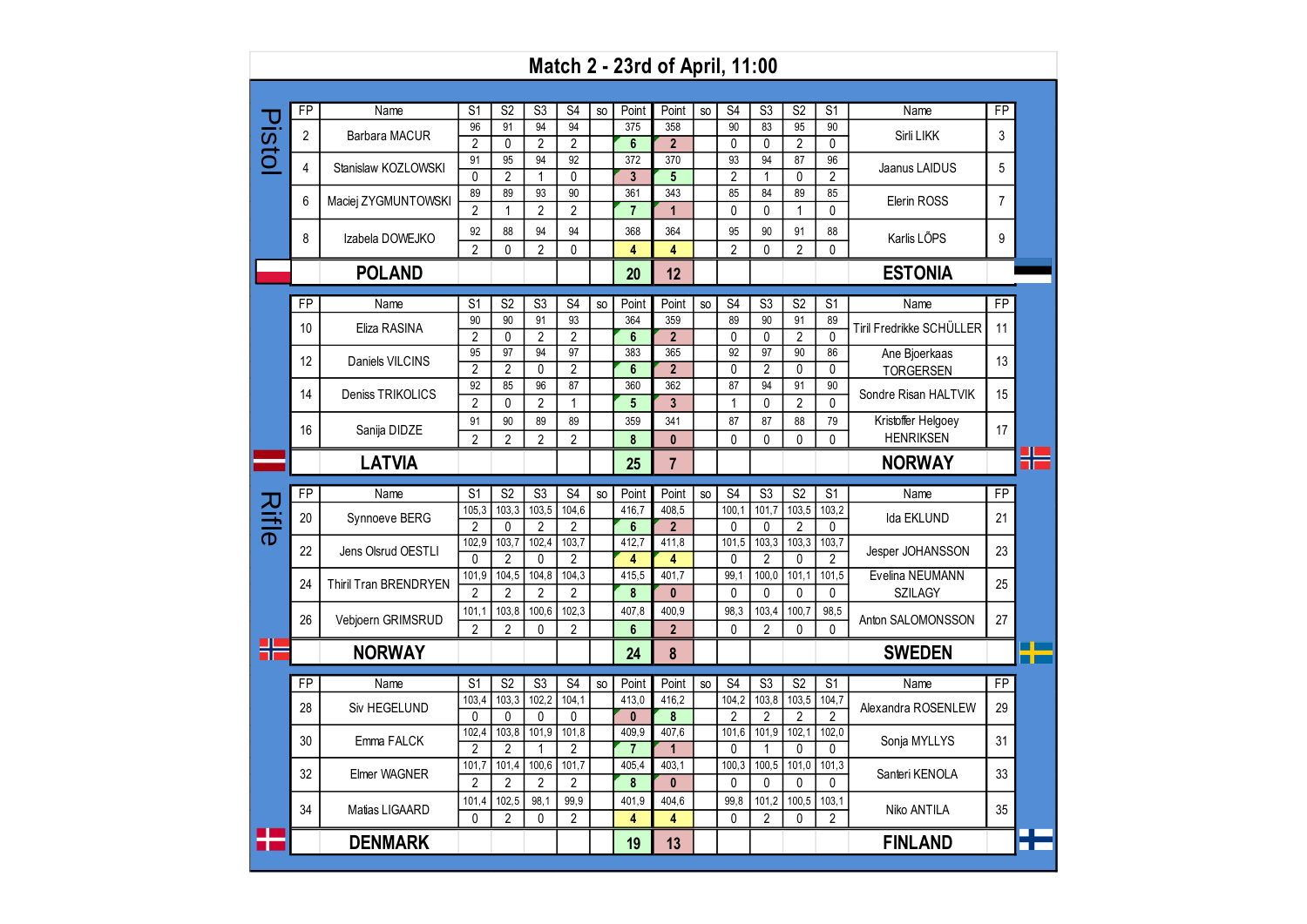|              |       |                    |                |                |                |                  |     |                | <b>Match 3 - 23rd of April, 14:00</b> |     |                |                |                |                |                   |           |
|--------------|-------|--------------------|----------------|----------------|----------------|------------------|-----|----------------|---------------------------------------|-----|----------------|----------------|----------------|----------------|-------------------|-----------|
|              |       |                    |                |                |                |                  |     |                |                                       |     |                |                |                |                |                   |           |
| Q            | FP    | Name               | S <sub>1</sub> | S <sub>2</sub> | S <sub>3</sub> | S <sub>4</sub>   | SO. | Point          | Point                                 | SO. | S <sub>4</sub> | S <sub>3</sub> | S <sub>2</sub> | S <sub>1</sub> | Name              | <b>FP</b> |
| <b>IStol</b> | 10    | Martin ANDERSEN    | 93             | 92             | 87             | 90               |     | 362            | 348                                   |     | 88             | 93             | 88             | 79             | Sirli LIKK        | 11        |
|              |       |                    | $\overline{2}$ | 2              | 0              | 2                |     | 6              | $\overline{2}$                        |     | 0              | 2              | 0              | 0              |                   |           |
|              | 12    | Emil THOMSSON      | 87             | 87             | 93             | 90               |     | 357            | 372                                   |     | 92             | 94             | 95             | 91             | Jaanus LAIDUS     | 13        |
|              |       |                    | 0              | 0              | 0              | 0                |     | $\mathbf{0}$   | 8                                     |     | $\overline{2}$ | $\overline{2}$ | $\overline{2}$ | $\overline{2}$ |                   |           |
|              | 14    | Izabella FREJD     | 94             | 93             | 90             | 92               |     | 369            | 338                                   |     | 83             | 83             | 89             | 83             | Mai-Liis VIKMAN   | 15        |
|              |       |                    | $\overline{2}$ | 2              | $\overline{2}$ | $\overline{2}$   |     | 8              | $\bf{0}$                              |     | 0              | 0              | 0              | 0              |                   |           |
|              | 16    | Amanda PERSSON     | 91             | 91             | 89             | 91               |     | 362            | 346                                   |     | 80             | 87             | 89             | 90             | Karlis LÕPS       | 17        |
|              |       |                    | $\overline{2}$ | $\overline{2}$ | $\overline{2}$ | $\overline{2}$   |     | 8              | 0                                     |     | 0              | 0              | 0              | 0              |                   |           |
|              |       | <b>SWEDEN</b>      |                |                |                |                  |     | 22             | 10                                    |     |                |                |                |                | <b>ESTONIA</b>    |           |
|              |       |                    |                |                |                |                  |     |                |                                       |     |                |                |                |                |                   |           |
| 刀            | FP    | Name               | S <sub>1</sub> | S <sub>2</sub> | S <sub>3</sub> | S <sub>4</sub>   | SO. | Point          | Point                                 | SO. | S <sub>4</sub> | S <sub>3</sub> | S <sub>2</sub> | S <sub>1</sub> | Name              | <b>FP</b> |
|              | 20/19 | Anastassia OLEWICZ | 103,7          | 104,0          | 104,5          | 100.2            |     | 412,4          | 410.9                                 |     | 103,5          | 100,8          | 103,7          | 102,9          | Ida EKLUND        | 21        |
| ifle         |       |                    | $\mathfrak{p}$ | $\mathfrak{p}$ | 2              | $\Omega$         |     | 6              | $\mathbf{2}$                          |     | 2              | 0              | 0              | 0              |                   |           |
|              | 22    | Susanna SULE       | 103,7          | 103,0          | 103,2          | 102.9            |     | 412,8          | 409.2                                 |     | 103,0          | 103,7          | 100,9          | 101,6          | Jesper JOHANSSON  | 23        |
|              |       |                    | $\overline{2}$ | $\mathfrak{p}$ | 0<br>100.0     | $\Omega$<br>99.2 |     | 4              | 4<br>401.7                            |     | $\overline{2}$ | $\overline{2}$ | 0              | $\Omega$       |                   |           |
|              | 24    | Artiom PLOTNIKOV   | 100,4          | 101,2          |                |                  |     | 400,8          |                                       |     | 99,4           | 100,5          | 101,6          | 100,2          | Evelina NEUMANN   | 25        |
|              |       |                    | $\overline{2}$ | $\Omega$       | 0              | $\Omega$         |     | $\overline{2}$ | 6                                     |     | $\overline{2}$ | 2              | 2              | 0              | <b>SZILAGY</b>    |           |
|              | 26    | Kirill RUMJANTSEV  | 100,1          | 102,5          | 94.8           | 101.2            |     | 398,6          | 409.7                                 |     | 104,3          | 102,7          | 100,3          | 102,4          | Anton SALOMONSSON | 27        |
|              |       |                    | 0              | $\overline{2}$ | 0              | 0                |     | $\mathbf{2}$   | 6                                     |     | 2              | $\overline{2}$ | 0              | $\overline{2}$ |                   |           |
|              |       | <b>ESTONIA</b>     |                |                |                |                  |     | 14             | 18                                    |     |                |                |                |                | <b>SWEDEN</b>     |           |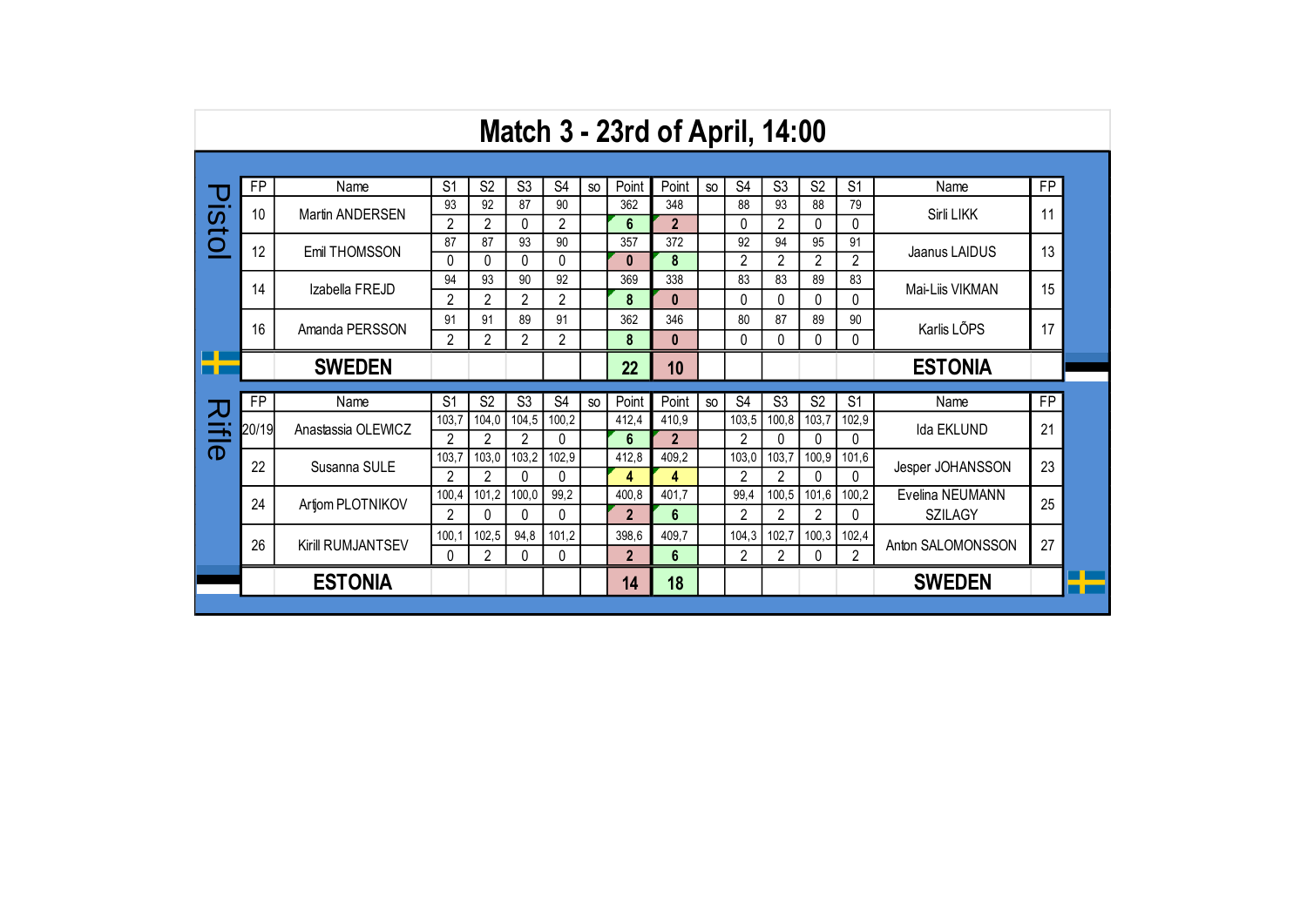## **Match 4 - 24th of April, 09:00**

|       | FP             | Name                         | S <sub>1</sub> | S <sub>2</sub> | S <sub>3</sub> | S4             | SO.             | Point                   | Point                   | SO.            | S <sub>4</sub> | S <sub>3</sub> | S <sub>2</sub> | S1             | Name                | FP             |  |
|-------|----------------|------------------------------|----------------|----------------|----------------|----------------|-----------------|-------------------------|-------------------------|----------------|----------------|----------------|----------------|----------------|---------------------|----------------|--|
| Pisto | $\overline{2}$ | Barbara MACUR                | 93             | 91             | 90             | 92             |                 | 366                     | 377                     |                | 97             | 93             | 97             | 90             | Daniels VILCINS     | 3              |  |
|       |                |                              | $\overline{2}$ | 0              | 0              | $\mathbf{0}$   |                 | $\overline{2}$          | $6\phantom{1}$          |                | $\overline{2}$ | $\overline{2}$ | $\overline{2}$ | $\Omega$       |                     |                |  |
|       | 4              | Wiktor KOPIWODA              | 92             | 93             | 93             | 96             |                 | 374                     | 355                     |                | 85             | 92             | 87             | 91             | Eliza RASINA        | 5              |  |
|       |                |                              | $\overline{2}$ | $\overline{2}$ | $\overline{2}$ | $\overline{2}$ |                 | 8                       | $\mathbf{0}$            |                | 0              | $\mathbf{0}$   | 0              | $\Omega$       |                     |                |  |
|       | 6              |                              | 92             | 91             | 91             | 91             |                 | 365                     | 354                     |                | 88             | 90             | 90             | 86             | Deniss TRIKOLICS    | $\overline{7}$ |  |
|       |                | Maciej ZYGMUNTOWSKI          | $\overline{2}$ | $\overline{2}$ | $\overline{2}$ | $\overline{2}$ |                 | 8                       | $\mathbf{0}$            |                | 0              | $\mathbf{0}$   | $\mathbf{0}$   | 0              |                     |                |  |
|       |                |                              | 90             | 89             | 90             | 91             |                 | 360                     | 363                     |                | 96             | 92             | 88             | 87             |                     |                |  |
|       | 8              | Zuzanna POLANSKA             | $\mathfrak{p}$ | $\overline{2}$ | $\Omega$       | $\Omega$       |                 | 4                       | 4                       |                | $\overline{2}$ | $\mathfrak{p}$ | $\Omega$       | $\Omega$       | Sanija DIDZE        | 9              |  |
|       |                | <b>POLAND</b>                |                |                |                |                |                 | 22                      | 10                      |                |                |                |                |                | <b>LATVIA</b>       |                |  |
|       |                |                              |                |                |                |                |                 |                         |                         |                |                |                |                |                |                     |                |  |
|       | <b>FP</b>      | Name                         | S <sub>1</sub> | S <sub>2</sub> | S <sub>3</sub> | S <sub>4</sub> | S <sub>O</sub>  | Point                   | Point                   | S <sub>O</sub> | S <sub>4</sub> | S3             | S <sub>2</sub> | S <sub>1</sub> | Name                | <b>FP</b>      |  |
|       |                | Ane Bjoerkaas                | 90             | 89             | 90             | 87             |                 | 356                     | 364                     |                | 90             | 93             | 93             | 88             |                     |                |  |
|       | 16             | <b>TORGERSEN</b>             | $\overline{2}$ | 0              | $\mathbf{0}$   | 0              |                 | $\overline{2}$          | $6\phantom{a}$          |                | $\overline{2}$ | $\overline{2}$ | $\overline{2}$ | $\Omega$       | Martin ANDERSEN     | 11             |  |
|       |                |                              | 91             | 88             | 91             | 89             |                 | 359                     | 358                     |                | 91             | 89             | 90             | 88             |                     |                |  |
|       | 10             | Sondre Risan HALTVIK         | $\overline{2}$ | 0              | $\overline{2}$ | 0              |                 | $\overline{\mathbf{4}}$ | $\overline{\mathbf{4}}$ |                | $\overline{2}$ | $\mathbf{0}$   | $\overline{2}$ | 0              | Izabella FREJD      | 13             |  |
|       |                |                              | 91             | 90             | 89             | 90             |                 | 360                     | 353                     |                | 86             | 92             | 87             | 88             |                     |                |  |
|       | 12             | Tiril Fredrikke SCHÜLLER     | $\overline{2}$ | $\overline{2}$ | 0              | $\overline{2}$ |                 | $6\phantom{1}$          | $\overline{2}$          |                | 0              | $\overline{2}$ | 0              | 0              | Amanda PERSSON      | 15             |  |
|       |                | Kristoffer Helgoey           | 85             | 87             | 85             | 87             |                 | 344                     | 358                     |                | 93             | 92             | 84             | 89             |                     |                |  |
|       | 14             | <b>HENRIKSEN</b>             | $\Omega$       | $\overline{2}$ | 0              | 0              |                 | $\overline{2}$          | $6\phantom{1}$          |                | $\overline{2}$ | $\overline{2}$ | 0              | $\overline{2}$ | Emil THOMSSON       | 17             |  |
| ₩     |                | <b>NORWAY</b>                |                |                |                |                |                 | 14                      | 18                      |                |                |                |                |                | <b>SWEDEN</b>       |                |  |
|       |                |                              |                |                |                |                |                 |                         |                         |                |                |                |                |                |                     |                |  |
|       |                |                              |                |                |                |                |                 |                         |                         |                |                |                |                |                |                     |                |  |
|       | FP             | Name                         | S <sub>1</sub> | S <sub>2</sub> | S3             | S <sub>4</sub> | SO              | Point                   | Point                   | SO.            | S <sub>4</sub> | S3             | S <sub>2</sub> | S <sub>1</sub> | Name                | FP             |  |
|       |                |                              | 104,5          | 103,6          | 103,5          | 104,4          |                 | 416,0                   | 409,7                   |                | 102,4          | 101,4          | 102,3          | 103,6          |                     |                |  |
|       | 20             | Synnoeve BERG                | $\overline{2}$ | $\overline{2}$ | $\overline{2}$ | $\overline{2}$ |                 | 8                       | $\mathbf{0}$            |                | 0              | $\mathbf{0}$   | 0              | 0              | <b>Siv HEGELUND</b> | 21             |  |
|       |                |                              | 103,5          | 103,7          | 103,2          | 104,2          |                 | 414.6                   | 410.2                   |                | 102.9          | 102,9          | 102,6          | 101,8          |                     |                |  |
|       | 22             | Jens Olsrud OESTLI           | $\mathfrak{p}$ | $\overline{2}$ | $\overline{2}$ | $\overline{2}$ |                 | 8                       | $\mathbf{0}$            |                | 0              | $\mathbf{0}$   | $\Omega$       | $\Omega$       | Emma FALCK          | 23             |  |
|       |                |                              | 106.0          | 103,6          | 103.4          | 105.4          |                 | 418.4                   | 408.5                   |                | 103.3          | 100,2          | 101.7          | 103,3          |                     |                |  |
|       | 24             | <b>Thiril Tran BRENDRYEN</b> | $\overline{2}$ | $\overline{2}$ | $\overline{2}$ | $\overline{2}$ |                 | 8                       | $\mathbf{0}$            |                | $\mathbf{0}$   | $\mathbf{0}$   | $\Omega$       | $\Omega$       | <b>Elmer WAGNER</b> | 25             |  |
|       |                |                              | 102.2          | 102.5          | 97.9           | 102.4          |                 | 405.0                   | 395.5                   |                | 98.9           | 99.9           | 100.0          | 96.7           |                     |                |  |
|       | 26             | Vebjoern GRIMSRUD            | $\overline{2}$ | $\overline{2}$ | 0              | $\overline{2}$ |                 | 6                       | $\overline{2}$          |                | 0              | $\overline{2}$ | 0              | 0              | Matias LIGAARD      | 27             |  |
|       |                |                              |                |                |                |                |                 |                         |                         |                |                |                |                |                |                     |                |  |
|       |                | <b>NORWAY</b>                |                |                |                |                |                 | 30                      | $\overline{2}$          |                |                |                |                |                | <b>DENMARK</b>      |                |  |
|       | FP             | Name                         | S <sub>1</sub> | S <sub>2</sub> | S <sub>3</sub> | S <sub>4</sub> | SO <sub>1</sub> | Point                   | Point                   | S <sub>O</sub> | S <sub>4</sub> | S <sub>3</sub> | S <sub>2</sub> | S1             | Name                | FP             |  |
|       |                |                              | 102,7          | 103,4          | 102,6          | 102,8          |                 | 411,5                   | 416,2                   |                | 104,0          | 103,9          | 104,2          | 104,1          |                     |                |  |
|       | 28             | Alexandra ROSENLEW           | $\mathbf{0}$   | $\mathbf{0}$   | 0              | $\mathbf{0}$   |                 | $\mathbf{0}$            | 8                       |                | $\overline{2}$ | $\overline{2}$ | $\overline{2}$ | $\overline{2}$ | Anastassia OLEWICZ  | 29             |  |
|       |                |                              | 96.9           | 103,8          | 102,3          | 103,5          |                 | 406.5                   | 413.6                   |                | 105.1          | 101,3          | 103,8          | 103,4          |                     |                |  |
|       | 30             | Sonja MYLLYS                 | $\Omega$       | 1              | $\overline{2}$ | 0              |                 | $\overline{\mathbf{3}}$ | $\overline{\mathbf{5}}$ |                | $\overline{2}$ | $\mathbf 0$    | 1              | $\overline{2}$ | Susanna SULE        | 31             |  |
|       |                |                              | 98,9           | 101,5          | 100,5          | 99,3           |                 | 400,2                   | 402,8                   |                | 97,2           | 102,4          | 101,7          | 101,5          |                     |                |  |
|       | 32             | Niko ANTILA                  | $\Omega$       | $\mathbf{0}$   | 0              | $\overline{2}$ |                 | $\overline{2}$          | $6\phantom{1}$          |                | 0              | $\overline{2}$ | $\overline{2}$ | 2              | Artjom PLOTNIKOV    | 33             |  |
|       |                |                              | 100, 8         | 102,5          | 102,4          | 101,7          |                 | 407,4                   | 402,0                   |                | 100,8          | 101,6          | 100,1          | 99,5           |                     |                |  |
|       | 34             | Santeri KENOLA               | $\overline{2}$ | $\overline{2}$ | $\overline{2}$ | $\overline{2}$ |                 | 8                       | $\mathbf{0}$            |                | $\mathbf{0}$   | $\mathbf{0}$   | $\mathbf{0}$   | $\Omega$       | Kirill RUMJANTSEV   | 35             |  |
|       |                | <b>FINLAND</b>               |                |                |                |                |                 | 13                      | 19                      |                |                |                |                |                | <b>ESTONIA</b>      |                |  |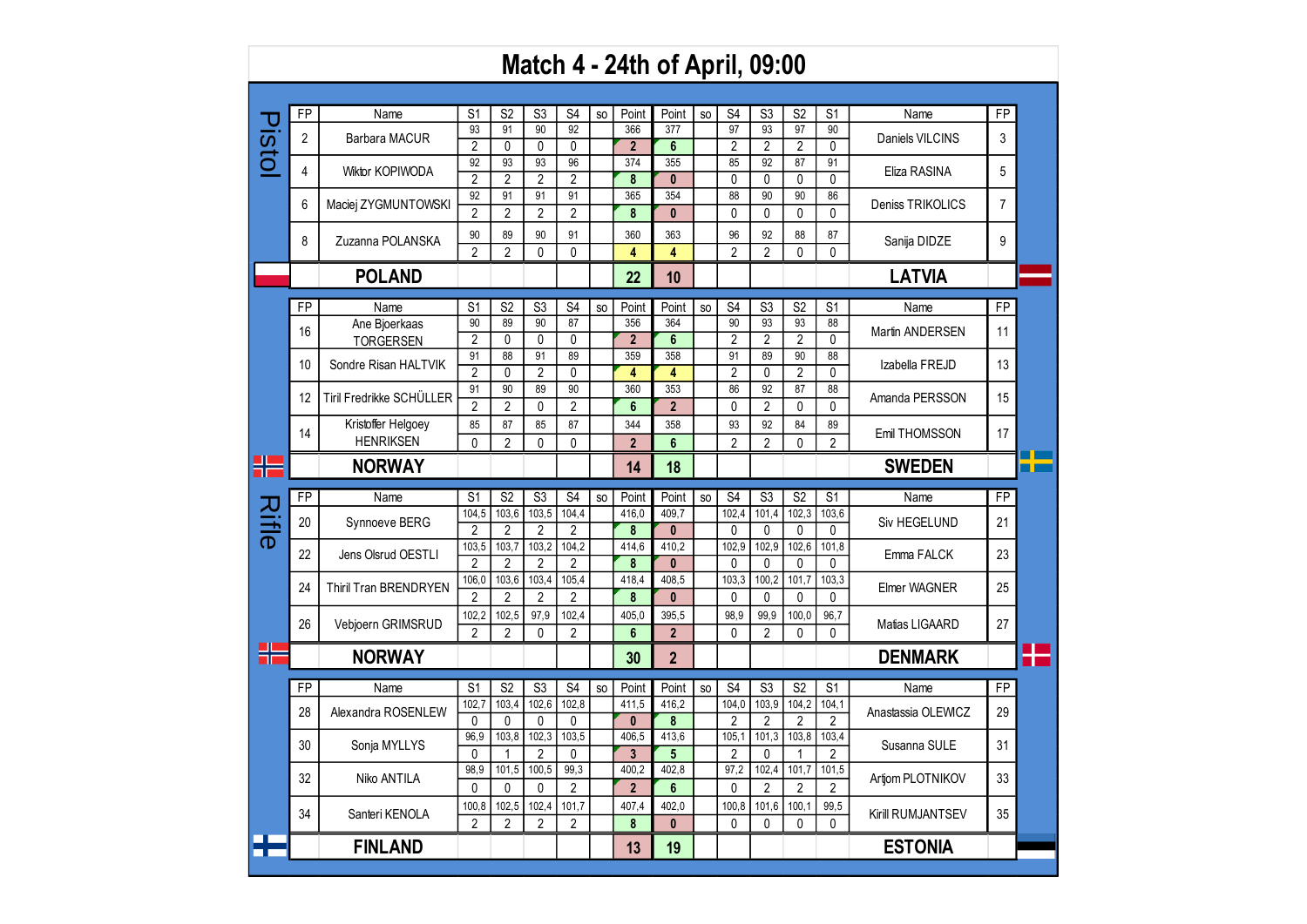|       |           |                  |                |                   |                   |                   |     |                | <b>Match 5 - 24th of April, 10:30</b> |                |                         |                |                         |                |                   |           |
|-------|-----------|------------------|----------------|-------------------|-------------------|-------------------|-----|----------------|---------------------------------------|----------------|-------------------------|----------------|-------------------------|----------------|-------------------|-----------|
|       |           |                  |                |                   |                   |                   |     |                |                                       |                |                         |                |                         |                |                   |           |
|       | <b>FP</b> | Name             | S <sub>1</sub> | S <sub>2</sub>    | S <sub>3</sub>    | S <sub>4</sub>    | SO. | Point          | Point                                 | S <sub>O</sub> | S <sub>4</sub>          | S <sub>3</sub> | S <sub>2</sub>          | S <sub>1</sub> | Name              | <b>FP</b> |
| istol | 10        | Daniels VILCINS  | 93             | 96                | 98                | 96                |     | 383            | 373                                   |                | 94                      | 90             | 94                      | 95             | Jaanus LAIDUS     | 11        |
|       |           |                  | 0              | $\overline{2}$    | 2                 | $\overline{2}$    |     | 6              | $\overline{2}$                        |                | 0                       | 0              | $\Omega$                | 2              |                   |           |
|       | 12        | Eliza RASINA     | 97             | 91                | 89                | 96                |     | 373            | 358                                   |                | 89                      | 94             | 86                      | 89             | Sirli LIKK        | 13        |
|       |           |                  | $\overline{2}$ | $\overline{2}$    | $\Omega$          | $\overline{2}$    |     | $6\phantom{a}$ | $\overline{2}$                        |                | 0                       | $\overline{2}$ | $\Omega$                | 0              |                   |           |
|       | 14        | Deniss TRIKOLICS | 92             | 93                | 89                | 90                |     | 364            | 351                                   |                | 91                      | 88             | 83                      | 89             | Elerin ROSS       | 15        |
|       |           |                  | 2              | $\overline{2}$    | $\overline{2}$    | $\Omega$          |     | 6              | $\mathbf{2}$                          |                | $\overline{2}$          | 0              | $\Omega$                | 0              |                   |           |
|       | 16        | Sanija DIDZE     | 90             | 91                | 89                | 89                |     | 359            | 347                                   |                | 86                      | 84             | 87                      | 90             | Ragnar JUURIK     | 17        |
|       |           |                  |                | $\mathfrak{p}$    | $\mathfrak{p}$    | $\overline{2}$    |     | $\overline{7}$ | 1                                     |                | 0                       | 0              | $\Omega$                |                |                   |           |
|       |           | <b>LATVIA</b>    |                |                   |                   |                   |     | 25             | $\overline{7}$                        |                |                         |                |                         |                | <b>ESTONIA</b>    |           |
|       |           |                  |                |                   |                   |                   |     |                |                                       |                |                         |                |                         |                |                   |           |
|       | FP        | Name             | S <sub>1</sub> | S <sub>2</sub>    | S <sub>3</sub>    | S <sub>4</sub>    | SO. | Point          | Point                                 | SO.            | S <sub>4</sub>          | S <sub>3</sub> | S <sub>2</sub>          | S <sub>1</sub> | Name              | <b>FP</b> |
| スミー   | 20        | Siv HEGELUND     | 103,9          | 104,4             | 103,0             | 102,4             |     | 413,7          | 411,9                                 |                | 103,8                   | 103,3          | 103,7                   | 101,1          | Ida EKLUND        | 21        |
|       |           |                  | $\overline{2}$ | $\mathfrak{p}$    | $\Omega$<br>100.4 | $\Omega$<br>102.3 |     | 4              | 4<br>406.8                            |                | $\mathfrak{p}$<br>100.8 | $\mathfrak{p}$ | $\Omega$                | 0              |                   |           |
|       | 22        | Emma FALCK       | 103,6<br>2     | 101,3<br>$\Omega$ | $\Omega$          | $\overline{2}$    |     | 407.6          | 4                                     |                | 0                       | 101,0<br>2     | 101,6<br>$\mathfrak{p}$ | 103,4<br>0     | Jesper JOHANSSON  | 23        |
|       |           |                  | 100,0          | 100,3             | 103.4             | 102,5             |     | 4<br>406,2     | 405.6                                 |                | 102,6                   | 100,6          | 101,2                   | 101,2          | Evelina NEUMANN   |           |
|       | 24        | Elmer WAGNER     | 0              | $\Omega$          | $\overline{2}$    | $\Omega$          |     | $\overline{2}$ | $6\phantom{1}$                        |                | 2                       | 0              | 2                       | $\overline{2}$ |                   | 25        |
|       |           |                  |                |                   |                   |                   |     |                |                                       |                |                         |                |                         |                | <b>SZILAGY</b>    |           |
|       | 26        | Matias LIGAARD   | 99,2           | 102,5             | 97,8              | 100,4             |     | 399,9          | 409.0                                 |                | 103,6                   | 100,6          | 101,3                   | 103,5          | Anton SALOMONSSON | 27        |
|       |           |                  | $\Omega$       | 2                 | $\Omega$          | $\Omega$          |     | $\overline{2}$ | 6                                     |                | $\overline{2}$          | 2              | $\Omega$                | $\overline{2}$ |                   |           |
|       |           | <b>DENMARK</b>   |                |                   |                   |                   |     | 12             | 20                                    |                |                         |                |                         |                | <b>SWEDEN</b>     |           |